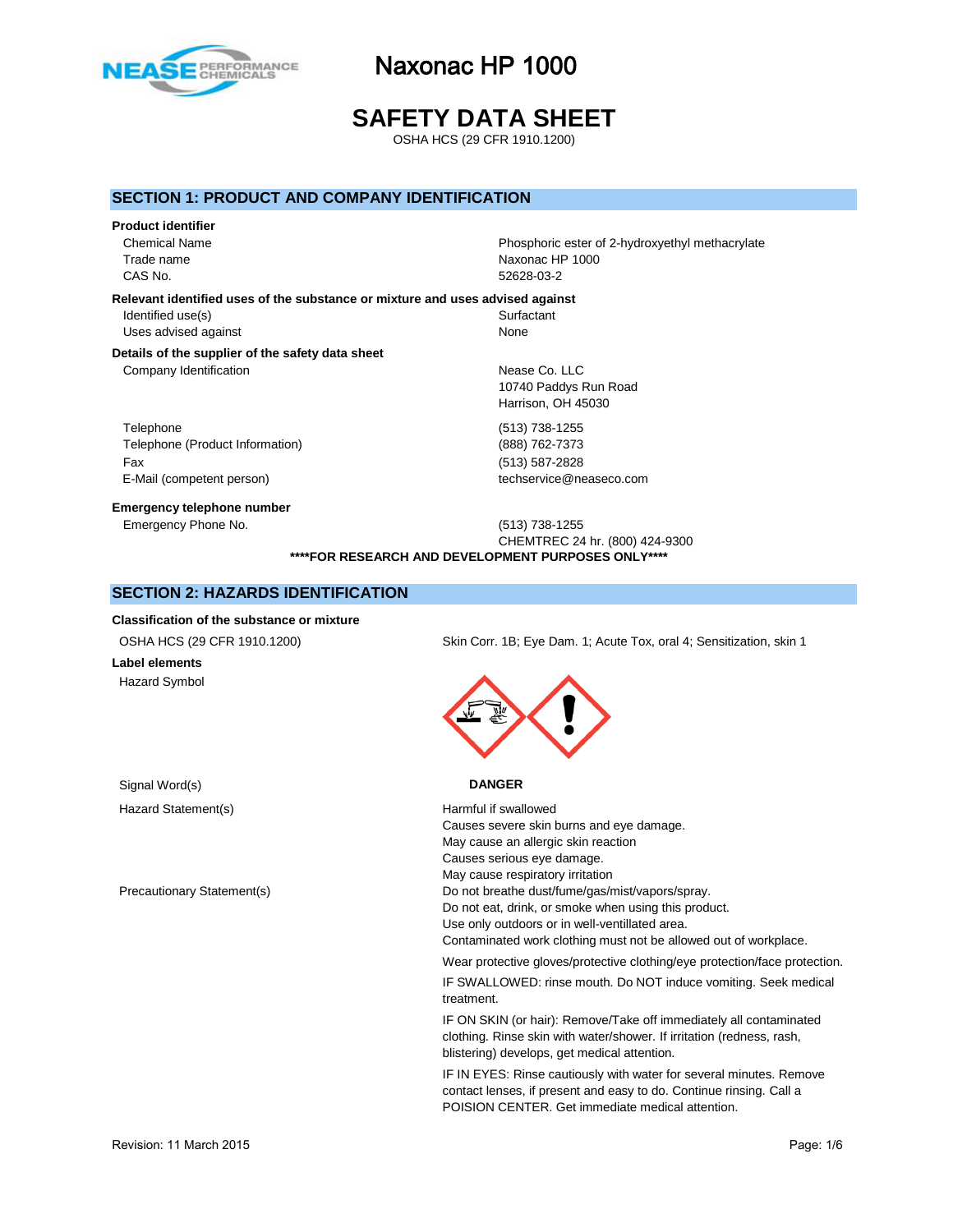

### Additional Information **None**

**Other hazards Other hazards Not classified as PBT or vPvB.** 

#### **SECTION 3: COMPOSITION/INFORMATION ON INGREDIENTS**

| Hazardous ingredient(s)                            | $%$ W/W | CAS No.    | Hazard statement(s) |
|----------------------------------------------------|---------|------------|---------------------|
| Phosphoric ester of 2-hydroxyethyl<br>methacrylate | 80-90%  | 52628-03-2 |                     |
| Orthophosphoric acid                               | $<$ 3%  | 7664-38-2  |                     |
| 2-hydroxyethyl methacrylate                        | $3%$    | 868-77-9   |                     |

**Additional Information -** None

### **SECTION 4: FIRST AID MEASURES**



| Description of first aid measures                                             |                                                                                                                                                                                                                                                                                                                                         |
|-------------------------------------------------------------------------------|-----------------------------------------------------------------------------------------------------------------------------------------------------------------------------------------------------------------------------------------------------------------------------------------------------------------------------------------|
| Inhalation                                                                    | Remove victim to fresh air and keep at rest in a position comfortable for<br>breathing. If breathing is labored, administer oxygen. If symptoms occur<br>obtain medical attention.                                                                                                                                                      |
| <b>Skin Contact</b>                                                           | Wash affected skin with plenty of water. Remove contaminated clothing<br>immediately. If irritation (redness, rash, blistering) develops, get medical<br>attention. Chemical burns must be treated by physician. Wash contaminated<br>clothing before reuse.                                                                            |
| Eye Contact                                                                   | Rinse cautiously with water for several minutes. Remove contact lenses, if<br>present and easy to do. Continue rinsing. immediately                                                                                                                                                                                                     |
| Ingestion                                                                     | Rinse mouth. Do NOT induce vomiting. Seek medical treatment.                                                                                                                                                                                                                                                                            |
| Most important symptoms and effects, both<br>acute and delayed                | Burning pain and severe corrosive skin damageCauses serious eye damage.<br>Symptoms may include stinging, tearing, redness, swelling, and blurred<br>vision. Permananet eye damage including blindeness could result. May<br>cuase respiratory irritation                                                                               |
| Indication of any immediate medical attention<br>and special treatment needed | Provide general support measures and treat symptomatically. Chemical<br>burns: Flush with water immediately. While flushing, remove clothes which<br>do not adhere to affected area. Call and ambulance. Continue flushing<br>during transport to hospital. Keep victim warm. Keep victim under<br>observation. Symptoms may be delayed |

#### **SECTION 5: FIRE-FIGHTING MEASURES**

| <b>Extinguishing media</b>                               |                                                                                                                                       |
|----------------------------------------------------------|---------------------------------------------------------------------------------------------------------------------------------------|
| -Suitable Extinguishing Media                            | Extinguish with waterspray, dry chemical, sand or carbon dioxide. Water<br>spray should be used to cool containers.                   |
| -Unsuitable Extinguishing Media                          | Do NOT use water jet.                                                                                                                 |
| Special hazards arising from the substance or<br>mixture | Gases hazarodus to health may be formed.                                                                                              |
| <b>Advice for fire-fighters</b>                          | Fire fighters should wear complete protective clothing including self-<br>contained breathing apparatus. Avoid inhalation of vapours. |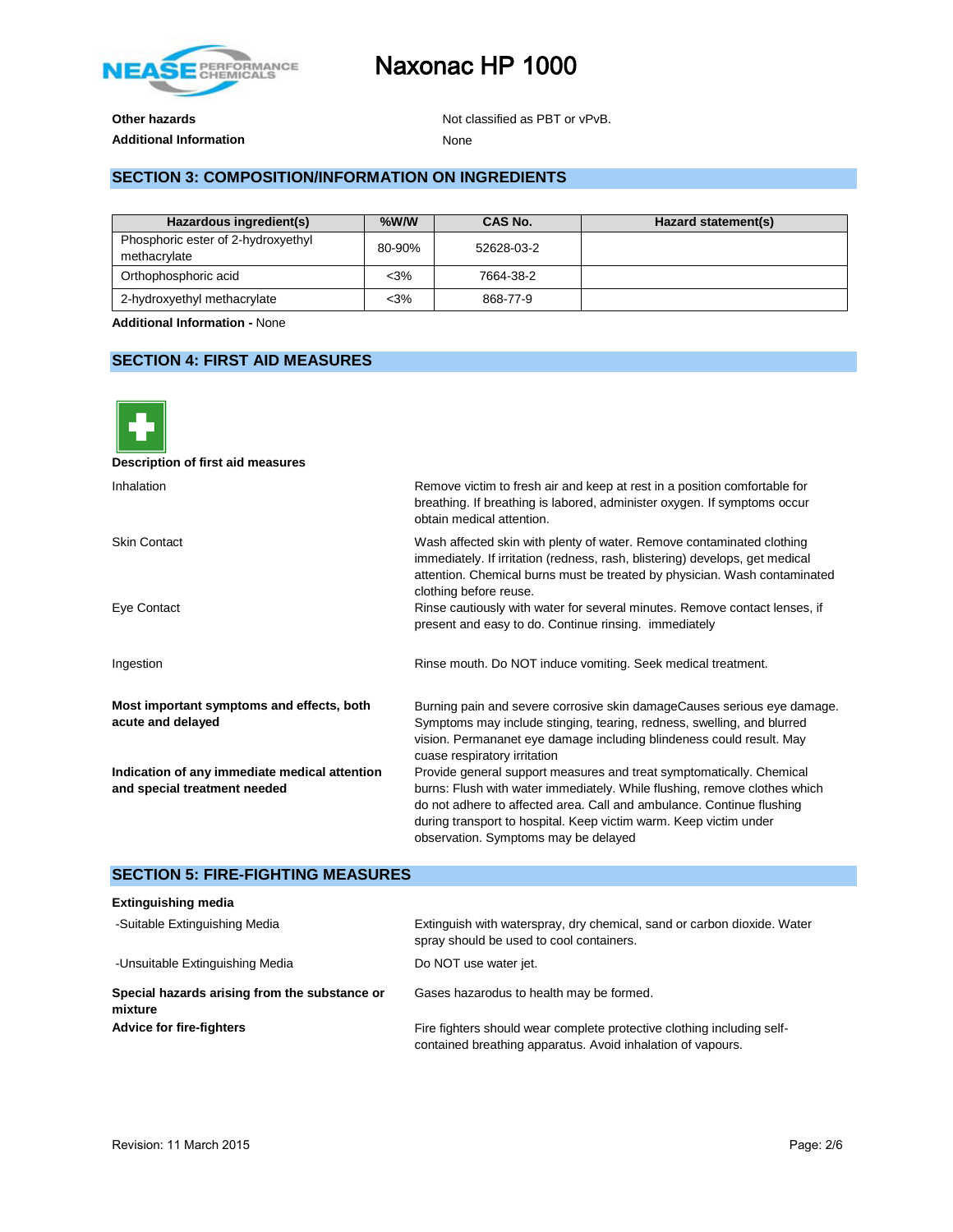

### **SECTION 6: ACCIDENTAL RELEASE MEASURES**

**SECTION 7: HANDLING AND STORAGE**

| Personal precautions, protective equipment<br>and emergency procedures | Put on protective equipment before entering danger area.                                                                                                                                                                                                            |
|------------------------------------------------------------------------|---------------------------------------------------------------------------------------------------------------------------------------------------------------------------------------------------------------------------------------------------------------------|
| <b>Environmental precautions</b>                                       | Do not allow to enter drains, sewers or watercourses.                                                                                                                                                                                                               |
| Methods and material for containment and<br>cleaning up                | Contain spillages with sand, earth or any suitable adsorbent material.<br>Transfer to a container for disposal or recovery. Do not use metal containers<br>for spilled liquid. Wash the spillage area with water. If possible prevent water<br>running into sewers. |
| Reference to other sections<br><b>Additional Information</b>           | For disposal see section 13 of SDS<br>None                                                                                                                                                                                                                          |

| SECTION <i>I</i> : HANDLING AND STORAGE                      |                                                                                                                                                                                                                                                                 |
|--------------------------------------------------------------|-----------------------------------------------------------------------------------------------------------------------------------------------------------------------------------------------------------------------------------------------------------------|
| Precautions for safe handling                                | Keep container closed when not in use. Empty containers may contain<br>residues. Do not use metal containers for storage as the phosphoric acid<br>will react with the metal to liberate flammable hydrogen gas Do not get in<br>eyes, on skin, or on clothing. |
| Conditions for safe storage, including any incompatibilities |                                                                                                                                                                                                                                                                 |
| -Storage Temperature                                         | This product should be stored at a temperature greater than: $20^{\circ}C$ (68 $^{\circ}F$ ).                                                                                                                                                                   |

Keep container tightly closed and dry.

-Incompatible materials **Attacks many materials and clothing. Keep away from oxidising agents.** 

**Specific end use(s)** Surfactant

#### **SECTION 8: EXPOSURE CONTROLS/PERSONAL PROTECTION**

#### **Control parameters**

#### **Occupational exposure limits**

|                                                           |           |                     | LTEL (8 hr TWA ppm)                                                                                                                                                                                                |                       | STEL (ppm)                                                      |       |
|-----------------------------------------------------------|-----------|---------------------|--------------------------------------------------------------------------------------------------------------------------------------------------------------------------------------------------------------------|-----------------------|-----------------------------------------------------------------|-------|
| <b>SUBSTANCE.</b>                                         | CAS No.   | PEL (OSHA)          | <b>TLV (ACGIH)</b>                                                                                                                                                                                                 | PEL (OSHA)            | TLV (ACGIH)                                                     | Note: |
| Orthophosphoric acid                                      | 7664-38-2 | 1 mg/m <sup>3</sup> | 1 mg/m <sup>3 (T)</sup>                                                                                                                                                                                            | $3$ mg/m <sup>3</sup> | $3 \text{ mg/m}^3$                                              |       |
| Recommended monitoring method<br><b>Exposure controls</b> |           |                     | NIOSH 7908 (Non-Volatile Acids)                                                                                                                                                                                    |                       |                                                                 |       |
| Appropriate engineering controls                          |           |                     | Local exhaust required.                                                                                                                                                                                            |                       |                                                                 |       |
| Personal protection equipment                             |           |                     |                                                                                                                                                                                                                    |                       |                                                                 |       |
| Eye/face protection                                       |           |                     | protection to eyes. Full face shield.                                                                                                                                                                              |                       | The following to be used as necessary: Goggles giving complete  |       |
| Skin protection (Hand protection/Other)                   |           |                     | The following to be used as necessary: Gloves (Neoprene or Natural<br>rubber). Chemical protection suit. Wear safety or chemical resistant<br>shoes or boots. Check with protective equipment manufacturer's data. |                       |                                                                 |       |
| Respiratory protection                                    |           |                     |                                                                                                                                                                                                                    |                       | No personal respiratory protective equipment normally required. |       |

Thermal hazards Use gloves with insulation for thermal protection, when needed.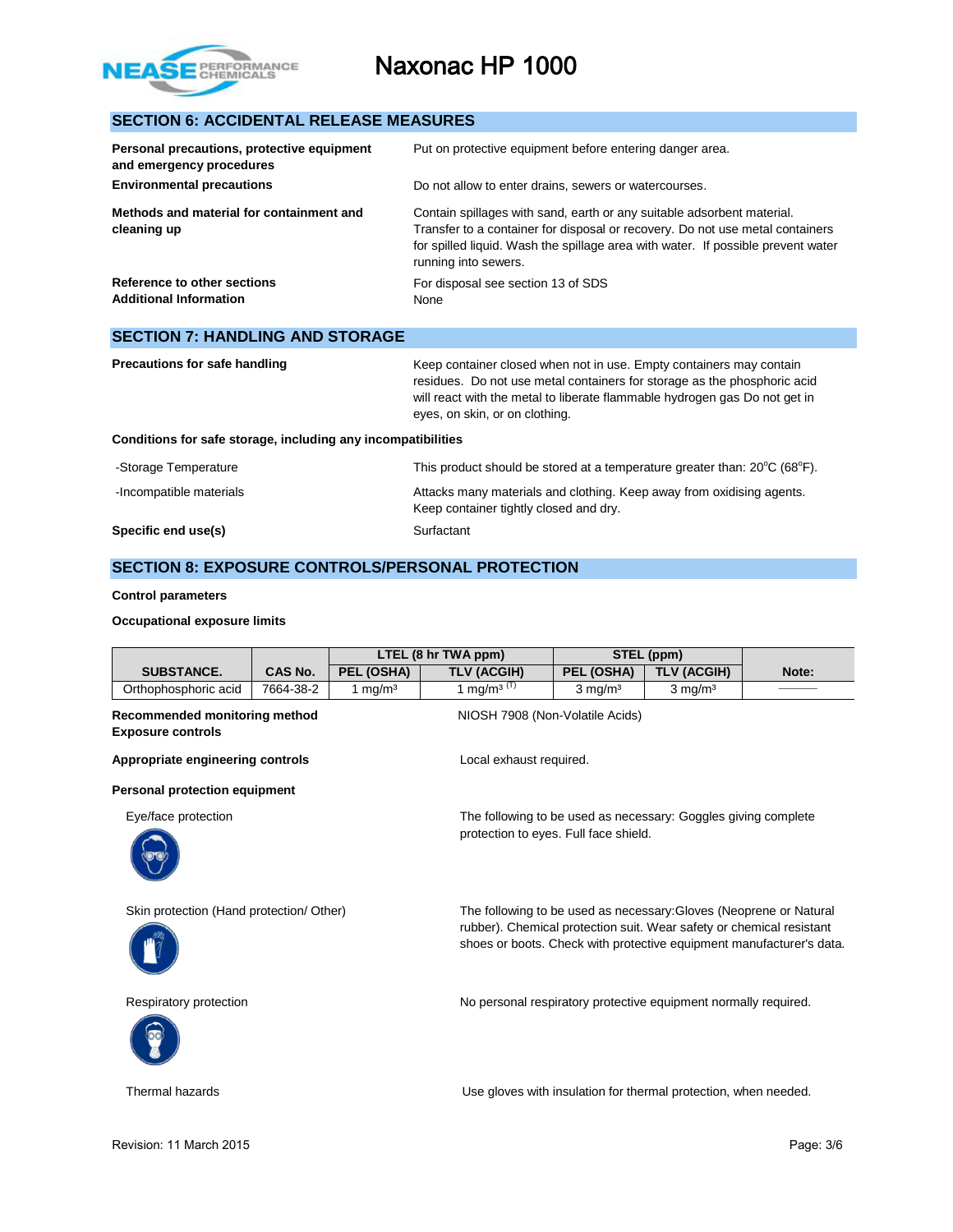

**Environmental Exposure Controls Do not allow to enter drains, sewers or watercourses.** 

#### **SECTION 9: PHYSICAL AND CHEMICAL PROPERTIES**

#### **Information on basic physical and chemical properties**

| Appearance                               | Liquid                     |
|------------------------------------------|----------------------------|
| Colour                                   | Clear / Yellow             |
| Odour                                    | Acrylic                    |
| Odour Threshold (ppm)                    | Not available.             |
| pH (Value)                               | Not available              |
| Melting Point (°C) / Freezing Point (°C) | > 40°F (>4.44°C            |
| Boiling point/boiling range (°C):        | >212°F (>100°C)            |
| Flash Point (°C)                         | >100 (212 °F)              |
| Evaporation rate                         | Not available              |
| Flammability (solid, gas)                | Not available              |
| Explosive limit ranges                   | Not available.             |
| Vapour Pressure (Pascal)                 | <0.0000001 kPa @ 25°c.     |
| Vapour Density (Air=1)                   | Not available.             |
| Density (g/ml)                           | $>1.1$ @ 25 <sup>°</sup> C |
| Solubility (Water)                       | Dispersible.               |
| Solubility (Other)                       | Not available.             |
| Partition Coefficient (n-Octanol/water)  | Not available.             |
| Auto Ignition Temperature (°C)           | Not available.             |
| Decomposition Temperature (°C)           | Not available.             |
| Kinematic Viscosity (cSt) @ 40°C         | Not available.             |
| Explosive properties                     | Not explosive.             |
| Oxidising properties                     | Not available              |

**Other information** Not available.

#### **SECTION 10: STABILITY AND REACTIVITY**

| Reactivity                                                          | Stable under normal conditions.                                                                    |
|---------------------------------------------------------------------|----------------------------------------------------------------------------------------------------|
| <b>Chemical stability</b>                                           | Stable.                                                                                            |
| Possibility of hazardous reactions                                  | None anticipated.                                                                                  |
| <b>Conditions to avoid</b>                                          | Incompatible materials.                                                                            |
| Incompatible materials<br><b>Hazardous Decomposition Product(s)</b> | Reacts with -oxidizers, acids, and bases<br>Carbon monoxide, Carbon dioxide, phosphorous compounds |

#### **SECTION 11: TOXICOLOGICAL INFORMATION**

**Exposure routes:** Inhalation**,** Skin Contact**,** Eye Contact

#### **Substances in preparations / mixtures**

Phosphoric ester of 2-hydroxyethyl methacrylate (CAS No. 52628-03-2) (By analogy with similar materials)

| <b>Acute toxicity</b>         | Oral: LD50 510 mg/kg-bw                              |
|-------------------------------|------------------------------------------------------|
| <b>Irritation/Corrosivity</b> | Causes serious eye damage. Causes skin burns/damage. |
| <b>Sensitization</b>          | May cause allergic skin reaction                     |
| <b>Repeated dose toxicity</b> | No information available                             |
| Carcinogenicity               | No information available                             |
|                               |                                                      |

| <b>NTP</b> | <b>IARC</b> | <b>ACGIH</b> | <b>OSHA</b> | <b>NIOSH</b> |
|------------|-------------|--------------|-------------|--------------|
| No.        | No.         | No.          | No.         | No.          |

Orthophosphoric acid (CAS No. 7664-38-2)

**Mutagenicity Mutagenicity No** information available **Toxicity for reproduction No information available**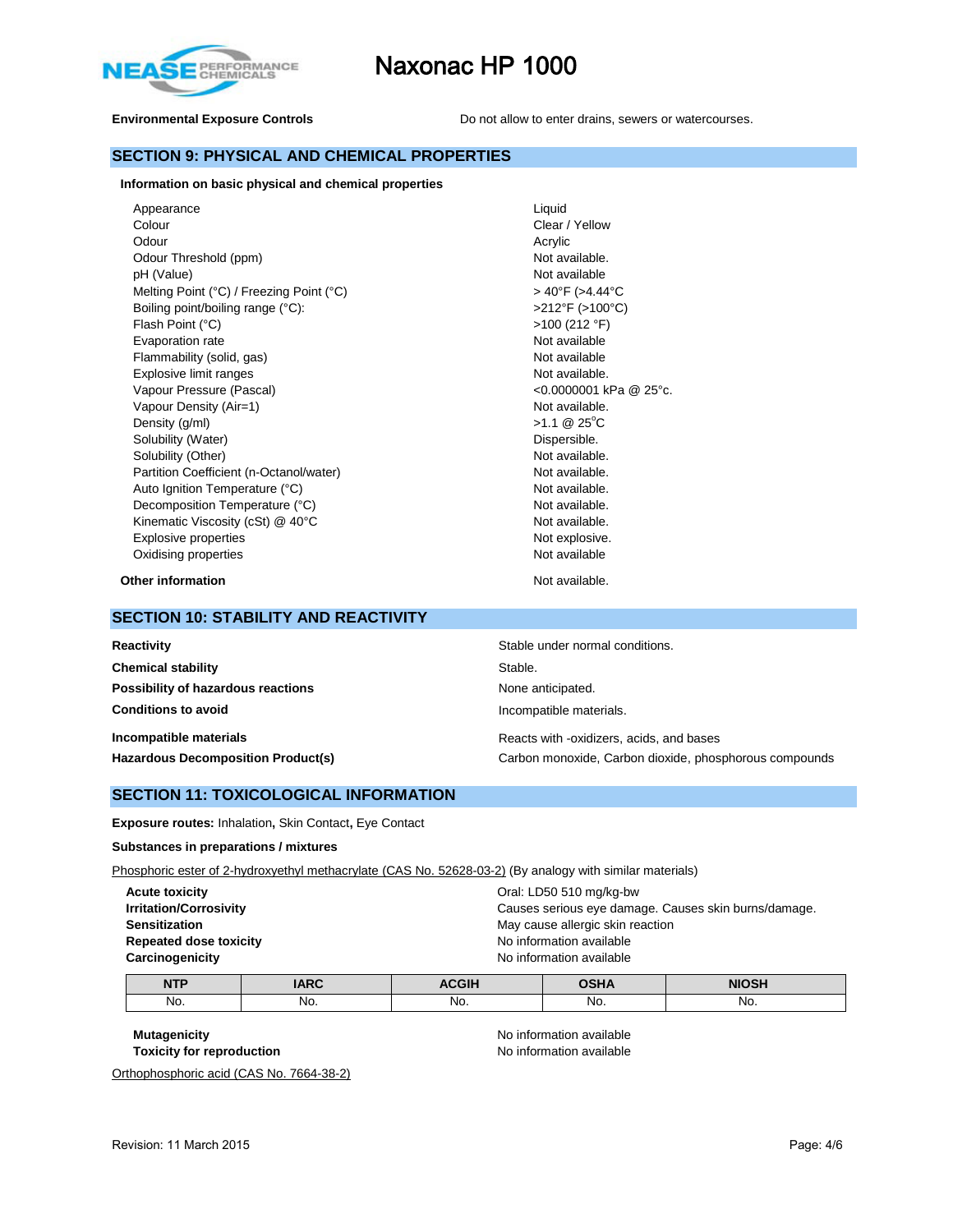

**Acute toxicity Acute toxicity Oral:** LD50 = 2600 mg/kg-bw

Inhalation: LC50 (1 hour) =  $3846$  mg/m<sup>3</sup> (rabbit; mice; guinea pigs) **Irritation/Corrosivity Corrosive (Skin and Eyes) Sensitization** Not available. **Repeated dose toxicity** NOAEL (42-54 days) <250 mg/kg (rat) **Carcinogenicity Carcinogenicity No information available NTP IARC ACGIH OSHA NIOSH** No. No. No. No. No.

| Carcinogenicity<br><b>NTP</b>                           | <b>IARC</b>                                    | No information available<br><b>OSHA</b><br><b>NIOSH</b><br><b>ACGIH</b>   |                                                                                    |                                                                                  |  |
|---------------------------------------------------------|------------------------------------------------|---------------------------------------------------------------------------|------------------------------------------------------------------------------------|----------------------------------------------------------------------------------|--|
| <b>Sensitization</b><br><b>Repeated dose toxicity</b>   | <b>Irritation/Corrosivity</b>                  |                                                                           | Corrosive (Skin and Eyes)<br>Not available.<br>NOAEL (42-54 days) <250 mg/kg (rat) |                                                                                  |  |
| <b>Acute toxicity</b>                                   |                                                |                                                                           | Oral: LD50 = $2600$ mg/kg-bw                                                       | Inhalation: LC50 (1 hour) = $3846$ mg/m <sup>3</sup> (rabbit; mice; guinea pigs) |  |
| <b>Mutagenicity</b><br><b>Toxicity for reproduction</b> | 2-hydroxyethyl methacrylate (CAS No. 868-77-9) | There is no evidence of mutagenic potential.<br>$NOAEL = 500$ mg/kg (rat) |                                                                                    |                                                                                  |  |

No. No. No. No. No.

**Toxicity for reproduction** Not available

**Mutagenicity** There is no evidence of mutagenic potential.

#### **SECTION 12: ECOLOGICAL INFORMATION**

Toxicity - Substances in preparations / mixtures

Phosphoric ester of 2-hydroxyethyl methacrylate (CAS No. 52628-03-2) (By analogy with similar materials)

| Short term<br>Long Term            | LC50 (96 hour): 22000 mg/L (fish)<br>No data. |
|------------------------------------|-----------------------------------------------|
| Persistence and degradability      | No data.                                      |
| Bioaccumulative potential          | No data.                                      |
| Mobility in soil                   | No data.                                      |
| Results of PBT and vPvB assessment | Not available.                                |
| Other adverse effects              | None known.                                   |

2-hydroxyethyl methacrylate (CAS No. 868-77-9) (By analogy with similar materials)

| LC50 (96 hour): 213-242 mg/L (Pimephales promelas)      |
|---------------------------------------------------------|
| No data.                                                |
| No data.                                                |
| No data.                                                |
| NPartition coefficient N-octanol/water (log Kow) : 0.47 |
| Not available.                                          |
| None known.                                             |
|                                                         |

#### **SECTION 13: DISPOSAL CONSIDERATIONS**

| Waste treatment methods       | Disposal should be in accordance with local, state or national legislation.<br>Consult an accredited waste disposal contractor or the local authority for<br>advice. |
|-------------------------------|----------------------------------------------------------------------------------------------------------------------------------------------------------------------|
| <b>Additional Information</b> | None known.                                                                                                                                                          |